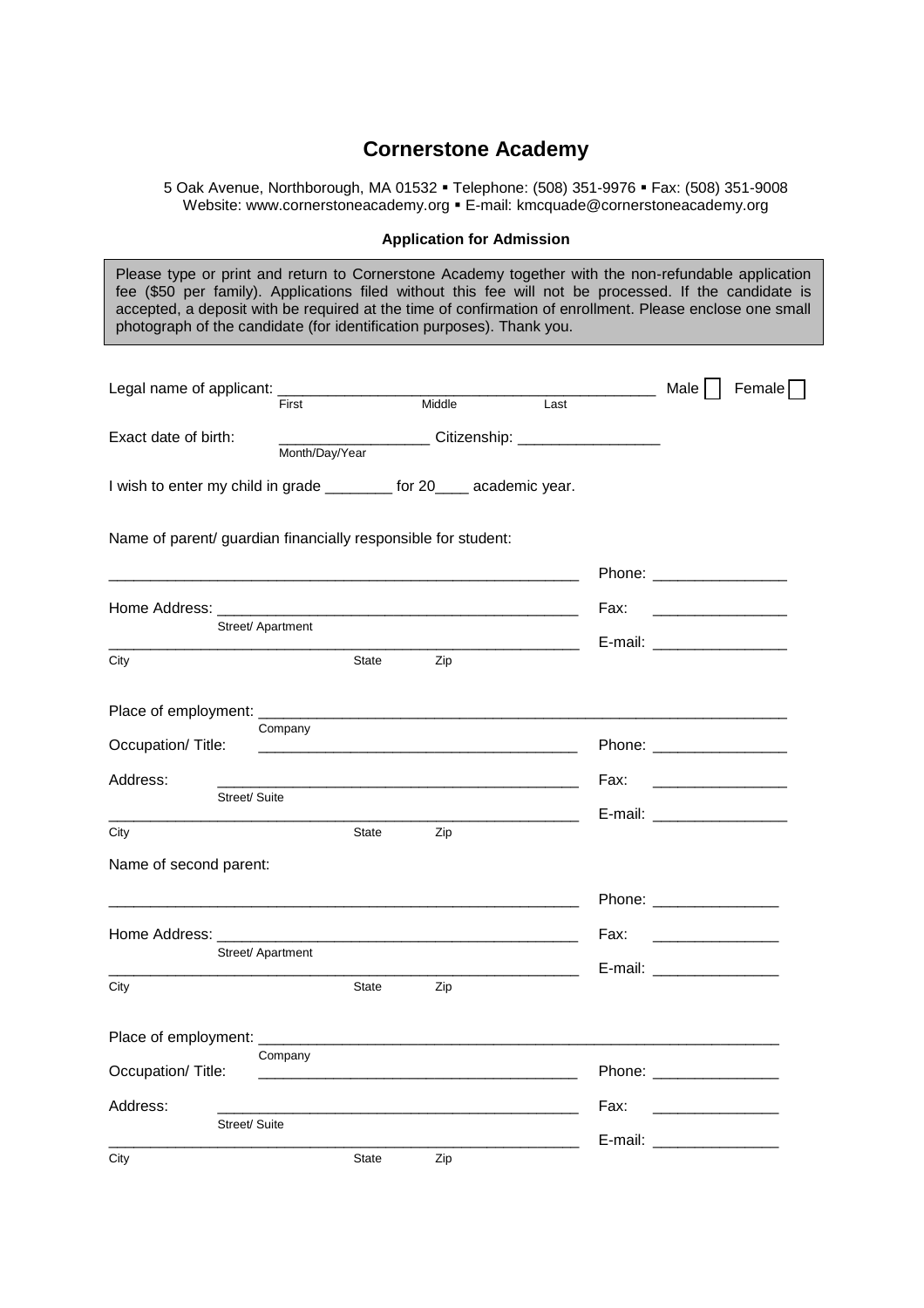| Parents Status:                                                         | <b>Both Living</b>                      |     | <b>Father Deceased</b>                                                                                           |      | Mother Deceased |  |
|-------------------------------------------------------------------------|-----------------------------------------|-----|------------------------------------------------------------------------------------------------------------------|------|-----------------|--|
|                                                                         | Together                                |     | Separated                                                                                                        |      | Divorced        |  |
| Applicant lives with:                                                   | Both Parents                            |     | Parent (1)                                                                                                       |      | Parent (2)      |  |
|                                                                         |                                         |     |                                                                                                                  |      |                 |  |
| Name of the principal:                                                  |                                         |     | and the control of the control of the control of the control of the control of the control of the control of the |      |                 |  |
| Address:                                                                |                                         |     |                                                                                                                  |      |                 |  |
| City                                                                    |                                         |     | State                                                                                                            | Zip  | Phone           |  |
| Date of entry:                                                          | <u> 1990 - Johann Barbara, martxa a</u> |     |                                                                                                                  |      |                 |  |
| List school(s) attended during last 3 years (if different from above):  |                                         |     |                                                                                                                  |      |                 |  |
| <b>School Name</b>                                                      |                                         |     |                                                                                                                  | City | State           |  |
|                                                                         |                                         |     |                                                                                                                  |      |                 |  |
| <b>School Name</b>                                                      |                                         |     |                                                                                                                  | City | State           |  |
| Please list names, ages and current schools of all siblings.            |                                         |     |                                                                                                                  |      |                 |  |
| Child's Name                                                            |                                         | Age | School Name                                                                                                      |      |                 |  |
| Child's Name                                                            |                                         | Age | School Name                                                                                                      |      |                 |  |
| Child's Name                                                            |                                         | Age | School Name                                                                                                      |      |                 |  |
| How does your child relate to siblings and other members of the family? |                                         |     |                                                                                                                  |      |                 |  |
| How does he or she relate to peers?                                     |                                         |     |                                                                                                                  |      |                 |  |
| What are your child's favorite outdoor sports & physical activities?    |                                         |     |                                                                                                                  |      |                 |  |
|                                                                         |                                         |     |                                                                                                                  |      |                 |  |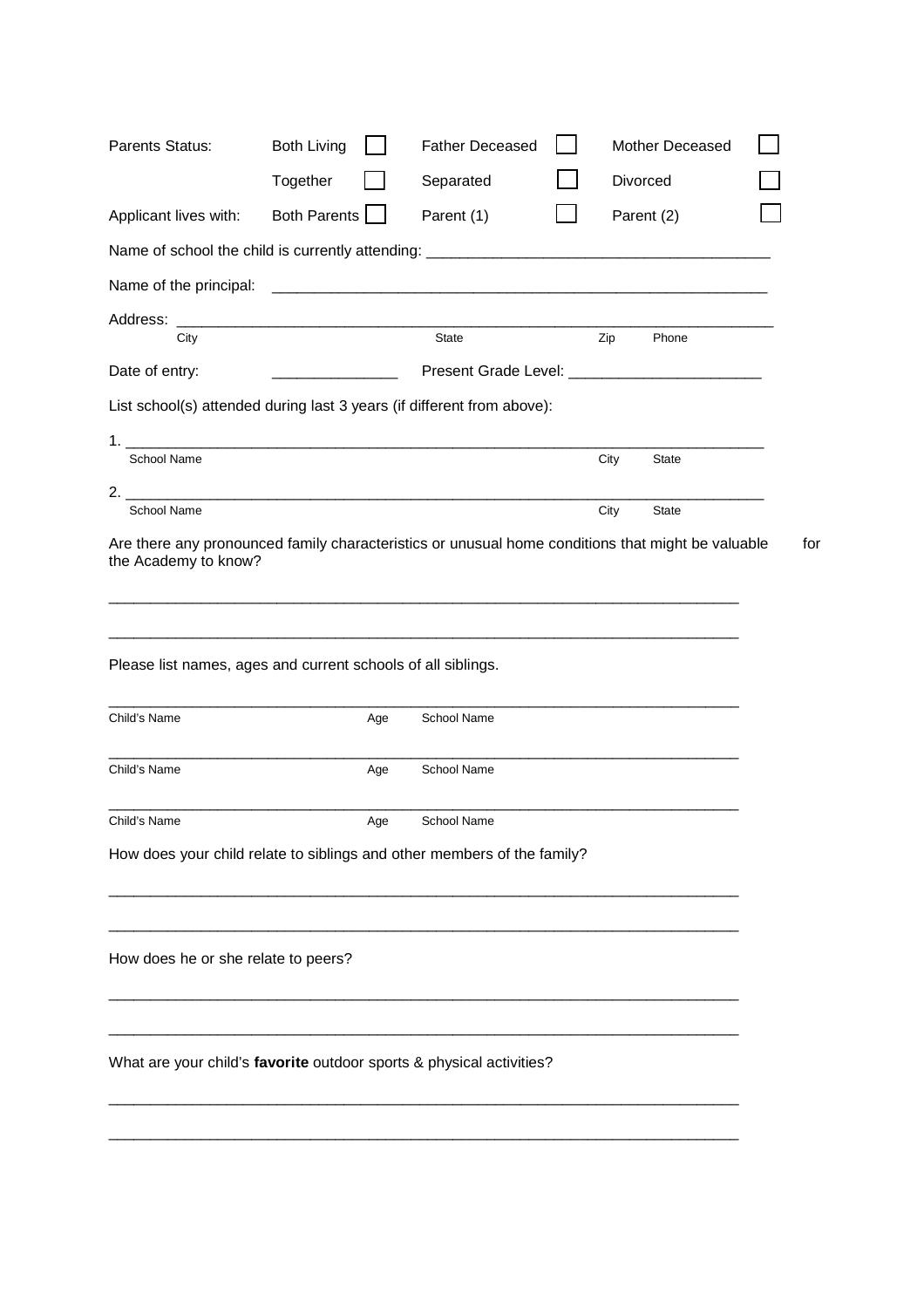What is his or her level of participation in these activities?

What are your child's **favorite** indoor recreation and hobbies?

What is his or her level of participation in these activities?

Does he or she have any particular aversions or dislikes?

Does your child like to read? If yes, what?

Please list any leadership(s) or community service activities in which your child has been involved.

\_\_\_\_\_\_\_\_\_\_\_\_\_\_\_\_\_\_\_\_\_\_\_\_\_\_\_\_\_\_\_\_\_\_\_\_\_\_\_\_\_\_\_\_\_\_\_\_\_\_\_\_\_\_\_\_\_\_\_\_\_\_\_\_\_\_\_\_\_\_\_\_\_\_\_

\_\_\_\_\_\_\_\_\_\_\_\_\_\_\_\_\_\_\_\_\_\_\_\_\_\_\_\_\_\_\_\_\_\_\_\_\_\_\_\_\_\_\_\_\_\_\_\_\_\_\_\_\_\_\_\_\_\_\_\_\_\_\_\_\_\_\_\_\_\_\_\_\_\_\_

\_\_\_\_\_\_\_\_\_\_\_\_\_\_\_\_\_\_\_\_\_\_\_\_\_\_\_\_\_\_\_\_\_\_\_\_\_\_\_\_\_\_\_\_\_\_\_\_\_\_\_\_\_\_\_\_\_\_\_\_\_\_\_\_\_\_\_\_\_\_\_\_\_\_\_

\_\_\_\_\_\_\_\_\_\_\_\_\_\_\_\_\_\_\_\_\_\_\_\_\_\_\_\_\_\_\_\_\_\_\_\_\_\_\_\_\_\_\_\_\_\_\_\_\_\_\_\_\_\_\_\_\_\_\_\_\_\_\_\_\_\_\_\_\_\_\_\_\_\_\_

\_\_\_\_\_\_\_\_\_\_\_\_\_\_\_\_\_\_\_\_\_\_\_\_\_\_\_\_\_\_\_\_\_\_\_\_\_\_\_\_\_\_\_\_\_\_\_\_\_\_\_\_\_\_\_\_\_\_\_\_\_\_\_\_\_\_\_\_\_\_\_\_\_\_\_

\_\_\_\_\_\_\_\_\_\_\_\_\_\_\_\_\_\_\_\_\_\_\_\_\_\_\_\_\_\_\_\_\_\_\_\_\_\_\_\_\_\_\_\_\_\_\_\_\_\_\_\_\_\_\_\_\_\_\_\_\_\_\_\_\_\_\_\_\_\_\_\_\_\_\_

\_\_\_\_\_\_\_\_\_\_\_\_\_\_\_\_\_\_\_\_\_\_\_\_\_\_\_\_\_\_\_\_\_\_\_\_\_\_\_\_\_\_\_\_\_\_\_\_\_\_\_\_\_\_\_\_\_\_\_\_\_\_\_\_\_\_\_\_\_\_\_\_\_\_\_\_

\_\_\_\_\_\_\_\_\_\_\_\_\_\_\_\_\_\_\_\_\_\_\_\_\_\_\_\_\_\_\_\_\_\_\_\_\_\_\_\_\_\_\_\_\_\_\_\_\_\_\_\_\_\_\_\_\_\_\_\_\_\_\_\_\_\_\_\_\_\_\_\_\_\_\_\_

\_\_\_\_\_\_\_\_\_\_\_\_\_\_\_\_\_\_\_\_\_\_\_\_\_\_\_\_\_\_\_\_\_\_\_\_\_\_\_\_\_\_\_\_\_\_\_\_\_\_\_\_\_\_\_\_\_\_\_\_\_\_\_\_\_\_\_\_\_\_\_\_\_\_\_\_

\_\_\_\_\_\_\_\_\_\_\_\_\_\_\_\_\_\_\_\_\_\_\_\_\_\_\_\_\_\_\_\_\_\_\_\_\_\_\_\_\_\_\_\_\_\_\_\_\_\_\_\_\_\_\_\_\_\_\_\_\_\_\_\_\_\_\_\_\_\_\_\_\_\_\_\_

\_\_\_\_\_\_\_\_\_\_\_\_\_\_\_\_\_\_\_\_\_\_\_\_\_\_\_\_\_\_\_\_\_\_\_\_\_\_\_\_\_\_\_\_\_\_\_\_\_\_\_\_\_\_\_\_\_\_\_\_\_\_\_\_\_\_\_\_\_\_\_\_\_\_\_\_

\_\_\_\_\_\_\_\_\_\_\_\_\_\_\_\_\_\_\_\_\_\_\_\_\_\_\_\_\_\_\_\_\_\_\_\_\_\_\_\_\_\_\_\_\_\_\_\_\_\_\_\_\_\_\_\_\_\_\_\_\_\_\_\_\_\_\_\_\_\_\_\_\_\_\_\_

\_\_\_\_\_\_\_\_\_\_\_\_\_\_\_\_\_\_\_\_\_\_\_\_\_\_\_\_\_\_\_\_\_\_\_\_\_\_\_\_\_\_\_\_\_\_\_\_\_\_\_\_\_\_\_\_\_\_\_\_\_\_\_\_\_\_\_\_\_\_\_\_\_\_\_\_

Has there been any significant exposure to a foreign language?

Has your child had any additional educational or psychological testing or consulting? If so, with whom should we communicate?

| Name             |                                                                                                 |     | Phone  |
|------------------|-------------------------------------------------------------------------------------------------|-----|--------|
| City             | <b>State</b>                                                                                    | Zip | E-mail |
|                  | Have you and your child had an interview at Cornerstone Academy this year or in previous years? |     |        |
| Yes<br><b>No</b> |                                                                                                 |     |        |